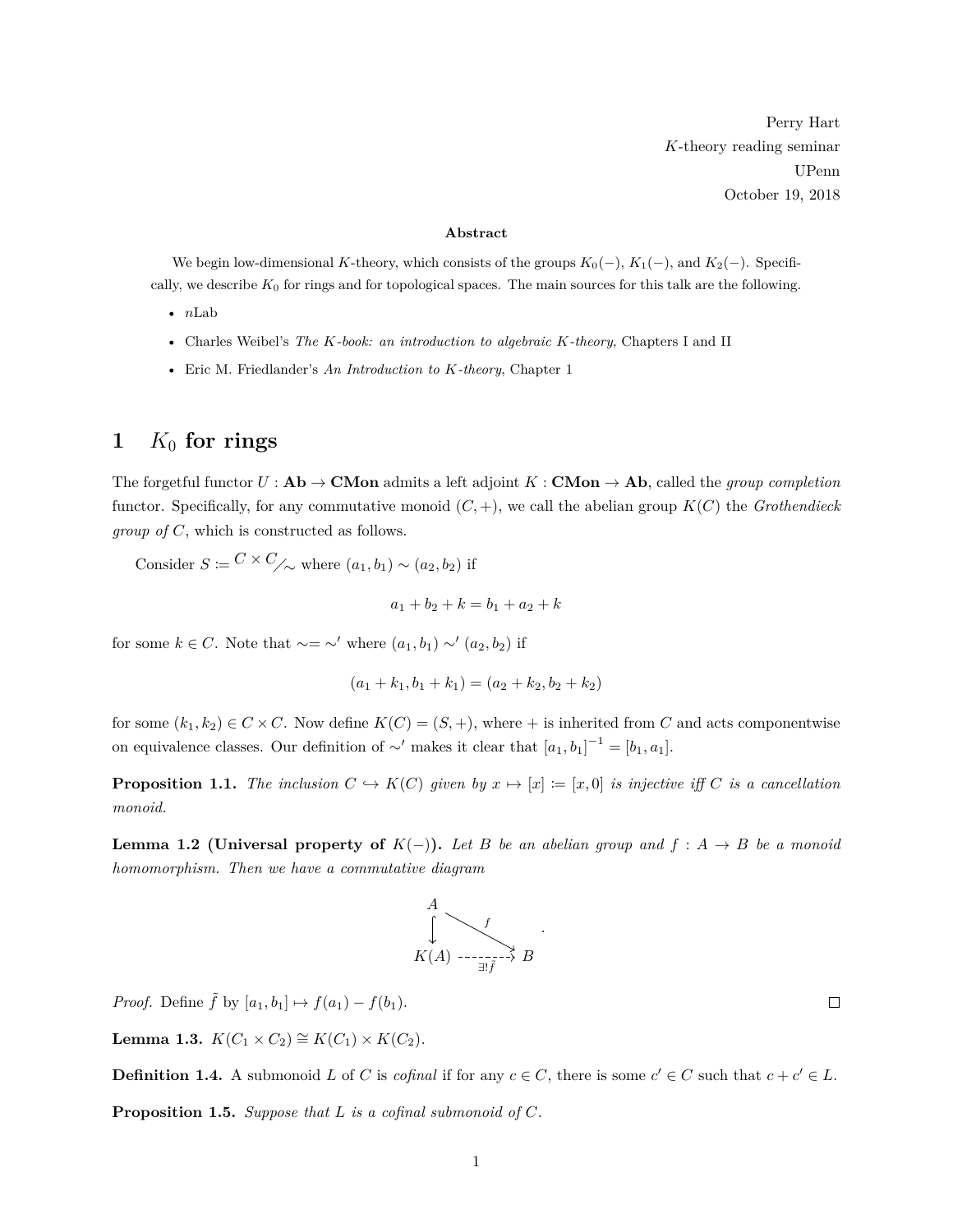- *1. Any element of*  $K(C)$  *can be written as*  $[m] [n]$  *for some*  $m, n \in C$ *.*
- *2.*  $K(L) \leq K(C)$ .
- *3. Any* element of  $K(C)$  *can be written as*  $[m] [l]$  *for some*  $m \in C$  *and*  $l \in L$ *.*
- *4. If*  $[m] = [m']$ , then  $m + l = m' + l$  for some  $l \in L$ .

#### <span id="page-1-0"></span>**Example 1.6.**

- 1.  $K(\mathbb{N}) \cong \mathbb{Z}$  via the mapping  $[a_1, b_1] \mapsto a_1 b_1$ .
- 2.  $K(\mathbb{Z}^{\times}) \cong \mathbb{Q}^{\times}$  via the mapping  $[a_1, b_1] \mapsto \frac{a_1}{b_1}$ .

Let *R* be a unital ring. Let  $(\mathbf{P}(R), \oplus, \otimes_R)$  denote the semiring of (isomorphism classes of) finitely generated projective *R*-modules. Let  $K_0(R) = K(\mathbf{P}(R))$ .

**Lemma 1.7. P**( $R_1 \times R_2$ ) ≅ **P**( $R_1$ ) × **P**( $R_2$ )*.* 

Therefore,  $K_0$  can be computed componentwise by Lemma [1.3.](#page-0-0)

Now, *K*0(−) defines a functor from **Ring** to **Ab**. Let *f* : *R* → *S* be a ring homomorphism and *P* be a finitely generated projective *R*-module. Define the group map  $K_0(f)$  as follows.

(1) Construct the base extension  $S \otimes_R P$  of *P*. This is the *unique S*-module compatible with the *R*-module structure on  $S$  induced by  $f$ , and its action is given by

$$
(s', s \otimes p) \mapsto s's \times p.
$$

This is also an *R*-module with  $f(r) \cdot t := r \cdot t$  for  $t \in S \otimes_R P$ . We know that  $P \oplus Q$  is free for some *R*-module *Q*. Since

$$
S\otimes_R(P\oplus Q)\cong_S(S\otimes_R P)\oplus(S\otimes_R Q)
$$

and  $P \oplus Q$  is free over *S* via *f*, it follows that  $S \otimes_R P$  is a finitely generated projective *S*-module.

- (2) We've just defined a monoid homomorphism  $\tilde{f}: \mathbf{P}(R) \to \mathbf{P}(S)$ .
- (3) Apply the universal property of *K* to find the filler

$$
\begin{array}{ccc}\n\mathbf{P}(R) & \xrightarrow{\tilde{f}} & \mathbf{P}(S) \\
\downarrow & & \downarrow \\
K(\mathbf{P}(R)) & \xrightarrow{f_*} & K(\mathbf{P}(S))\n\end{array},
$$

and set  $K_0(f) = f_*$ .

**Theorem 1.8 (Eilenberg swindle).** Let  $R^{\infty} = \coprod_{n \geq 1} R$ . Suppose that  $P \oplus Q = R^n$  as R-modules. Then

$$
P \oplus R^{\infty} \cong P \oplus (Q \oplus P) \oplus (Q \oplus P) \oplus \cdots \cong (P \oplus Q) \oplus (P \oplus Q) \oplus \cdots \cong R^{\infty}.
$$

Therefore, if we added  $R^{\infty}$  to  $P(R)$ , then we would have  $[P] = 0$  for each finitely generated projective module *P*.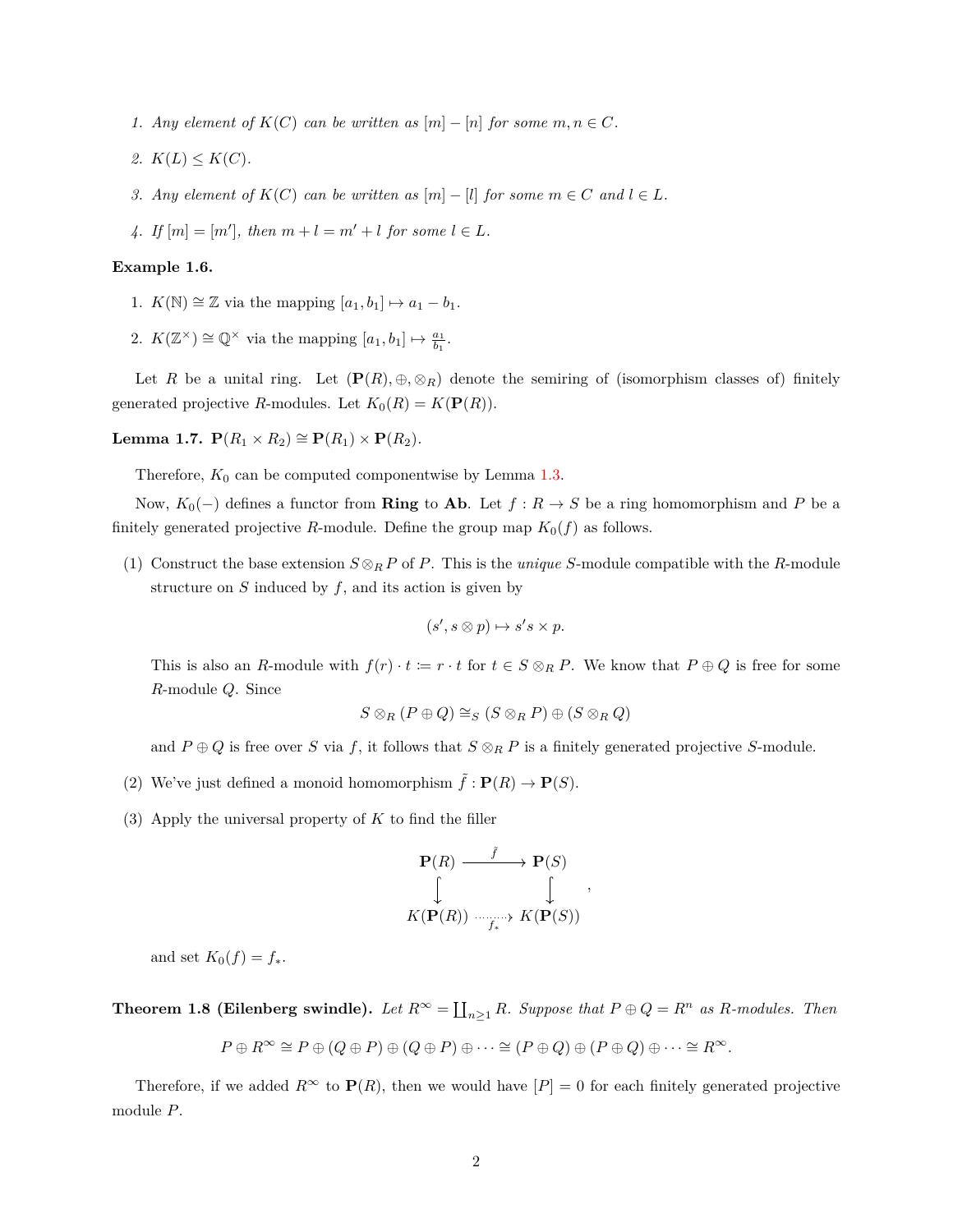**Example 1.9.** If *R* is a field, then  $P(R) \cong \mathbb{N}$  and, by Example [1.6,](#page-1-0)  $K_0(R) \cong \mathbb{Z}$ .

We can generalize this phenomenon a bit.

**Definition 1.10.** A ring *R* has the *invariant basis property (IBP)* if  $R^n \not\cong R^m$  whenever  $n \neq m$ . Note that any commutative ring has the IBP.

**Definition 1.11.** An *R*-module *P* is *stably free of rank*  $n - m$  if  $P \oplus R^m \cong R^n$ .

<span id="page-2-0"></span>**Lemma 1.12.** *The map*  $f : \mathbb{N} \to \mathbf{P}(R)$  *defined by*  $n \mapsto R^n$  *induces a homomorphism*  $\phi : \mathbb{Z} \to K_0(R)$ *.* 

*1.*  $\phi$  *is injective iff*  $R$  *has the IBP.* 

2. Suppose *R* has the IBP. Then  $K_0(R) \cong \mathbb{Z}$  iff every finitely generated projective *R*-module is stably free. *Proof.*

1. By Proposition [1.5\(](#page-0-1)4), we know that  $[P] = [Q]$  in  $K_0(R)$  iff  $P \oplus R^m \cong Q \oplus R^m$  for some *m*.

2.  $[P] = [R^n]$  iff *P* is stably free.

**Example 1.13.** Suppose that *R* is commutative. There is a ring homomorphism  $R \to F$  with *F* a field. Then the induced map  $K_0(R) \to K_0(F) \cong \mathbb{Z}$  sends [*R*] to 1. Also, the map  $\phi : \mathbb{Z} \to K_0(R)$  is injective by Lemma [1.12.](#page-2-0) Letting  $K = \text{ker}(K_0(R) \to \mathbb{Z})$ , we get a split exact sequence of abelian groups

 $\Box$ 

$$
1 \longrightarrow K \longrightarrow K_0(R) \longrightarrow \mathbb{Z} \longrightarrow 1 ,
$$

so that  $K_0(R) \cong \mathbb{Z} \oplus K$ .

**Example 1.14.** A ring *R* is a *flasque* if there exists an *R*-bimodule *M* that is a finitely generated projective module on one side along with a bimodule isomorphism  $R \oplus M \cong M$ . In this case, since

$$
P \oplus (P \otimes_R M) \cong P \otimes_R (R \oplus M) \cong P \otimes_R M,
$$

we see that  $K_0(R) = 0$ .

**Example 1.15.** A module is *semisimple* if it is the direct sum of simple modules. A ring *R* is *semisimple* if it a semisimple *R*-module. Notice that any semisimple module is both Noetherian and Artinian and that any module over a semisimple ring is semisimple.

Suppose *R* is semisimple with summands  $V_1, \ldots, V_m$ . Then any finitely generated *R*-module has the form  $\bigoplus_{i=1}^m V_i^{l_i}$ , where each integer  $l_i$  is uniquely determined thanks to the Krull-Remak-Schmidt theorem. Hence  $\mathbf{P}(R) \cong \mathbb{N}^m$ , and  $K_0(R) \cong \mathbb{Z}^m$ .

<span id="page-2-2"></span>**Example 1.16.** A ring *R* is *von Neumann regular* if for any  $r \in R$ , there exists  $x_r \in R$  such that  $rx_r r = r$ .

Any one-sided ideal in *R* is generated by an idempotent element. Let  $E_{\n\sim}$  denote the set of idempotent elements in *R* modulo the equivalence relation where  $e_1 \sim e_2$  if the two generate the same ideal. Then  $E_{\sim}$ forms a lattice where the join and meet correspond to the addition and intersection of ideals, respectively.

<span id="page-2-1"></span>Kaplansky (1998) proved that any projective *R*-module is a direct sum of (*e*) with *e* idempotent. It follows that  $E_{\nightharpoonup}$  determines  $K_0(R)$ .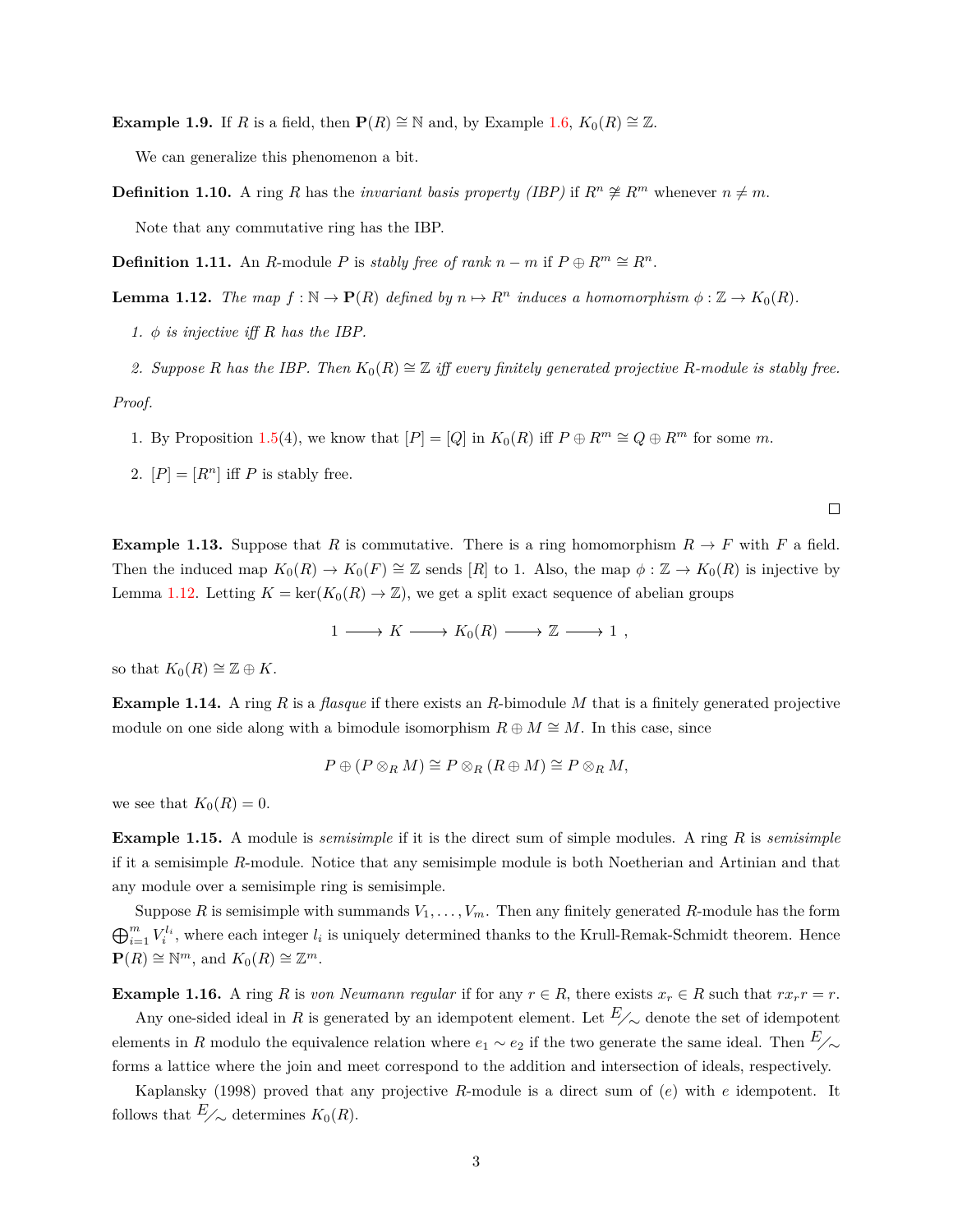**Proposition 1.17.** *Let R be a commutative ring. TFAE.*

- 1.  $R_{\text{red}} \coloneqq R_{\text{initial}(R)}$  is a commutative von Neumann regular ring.
- *2. R has (Krull) dimension* 0*.*
- *3.* Spec(*R*) *is compact, Hausdorff, and totally disconnected.*

<span id="page-3-0"></span> $\mathbf{Lemma\ 1.18.}$  *If*  $I \subset R$  *is a nilpotent ideal, then*  $\mathbf{P}\left(\frac{R}{I}\right) \cong \mathbf{P}(R)$ *, hence*  $K_0(R) \cong K_0\left(\frac{R}{I}\right)$ .

**Definition 1.19.** Let *R* be a commutative ring. The *rank* of a finitely generated projective *R*-module *P* at a prime ideal p is the function

 $\text{rk} : \text{Spec}(R) \to \mathbb{N}, \quad \mathfrak{p} \mapsto \dim_{R_{\mathfrak{p}}}(P \otimes R_{\mathfrak{p}}).$ 

**Proposition 1.20.** *The rank of a finitely generated projective module is*

- *(a) continuous and*
- *(b) a semiring homomorphism.*

**Definition 1.21.** An *R*-module *M* is a *componentwise free module* if  $R = \prod_{i=1}^{n} R_i$  and  $M \cong \prod_{i=1}^{n} R_i^{c_i}$  for some integers *c<sup>i</sup>* .

Note that *M* must be projective in this case.

<span id="page-3-1"></span>**Lemma 1.22.** *Let R be a commutative ring. The monoid L of finitely generated componentwise free Rmodules is isomorphic to*  $[\text{Spec}(R), \mathbb{N}]$ *.* 

*Proof.* Let  $f : \text{Spec}(R) \to \mathbb{N}$  be continuous. By some point-set topology, we see that im f is finite, say  ${n_1, \ldots, n_c}$ . It's also possible to write  $R = R_1 \times \cdots \times R_c$ . Then  $R^f \coloneqq R_1^{n_1} \times \cdots \times R_c^{n_c}$  is a finitely generated componentwise free *R*-module. Moreover,  $f \mapsto R^f$  has inverse rk restricted to componentwise free modules.  $\Box$ 

**Theorem 1.23 (Pierce).** *If R is a* 0*-dimensional commutative ring, then*  $K_0(R) \cong [\text{Spec}(R), \mathbb{Z}]$  *where*  $[X, Y]$  *denotes the semiring of continuous maps*  $f : X \to Y$ .

*Proof.* We see that *R*red is a commutative von Neumann regular ring by Proposition [1.17.](#page-2-1) Any ideal (*d*) in  $R_{\text{red}}$  where *d* is idempotent is componentwise free. By Example [1.16,](#page-2-2) every object *X* of  $P(R)$  is therefore componentwise free. Therefore,

$$
\mathbf{P}(R_{\text{red}}) \cong [\text{Spec}(R_{\text{red}}), \mathbb{N}]
$$

$$
\Downarrow
$$

$$
K_0(R_{\text{red}}) \cong [\text{Spec}(R_{\text{red}}), \mathbb{Z}]
$$

As  $Spec(R_{red})$  is homeomorphic to  $Spec(R)$ , it follows by Lemma [1.18](#page-3-0) that

$$
K_0(R) \cong [\operatorname{Spec}(R_{\operatorname{red}}), \mathbb{Z}] \cong [\operatorname{Spec}(R), \mathbb{Z}].
$$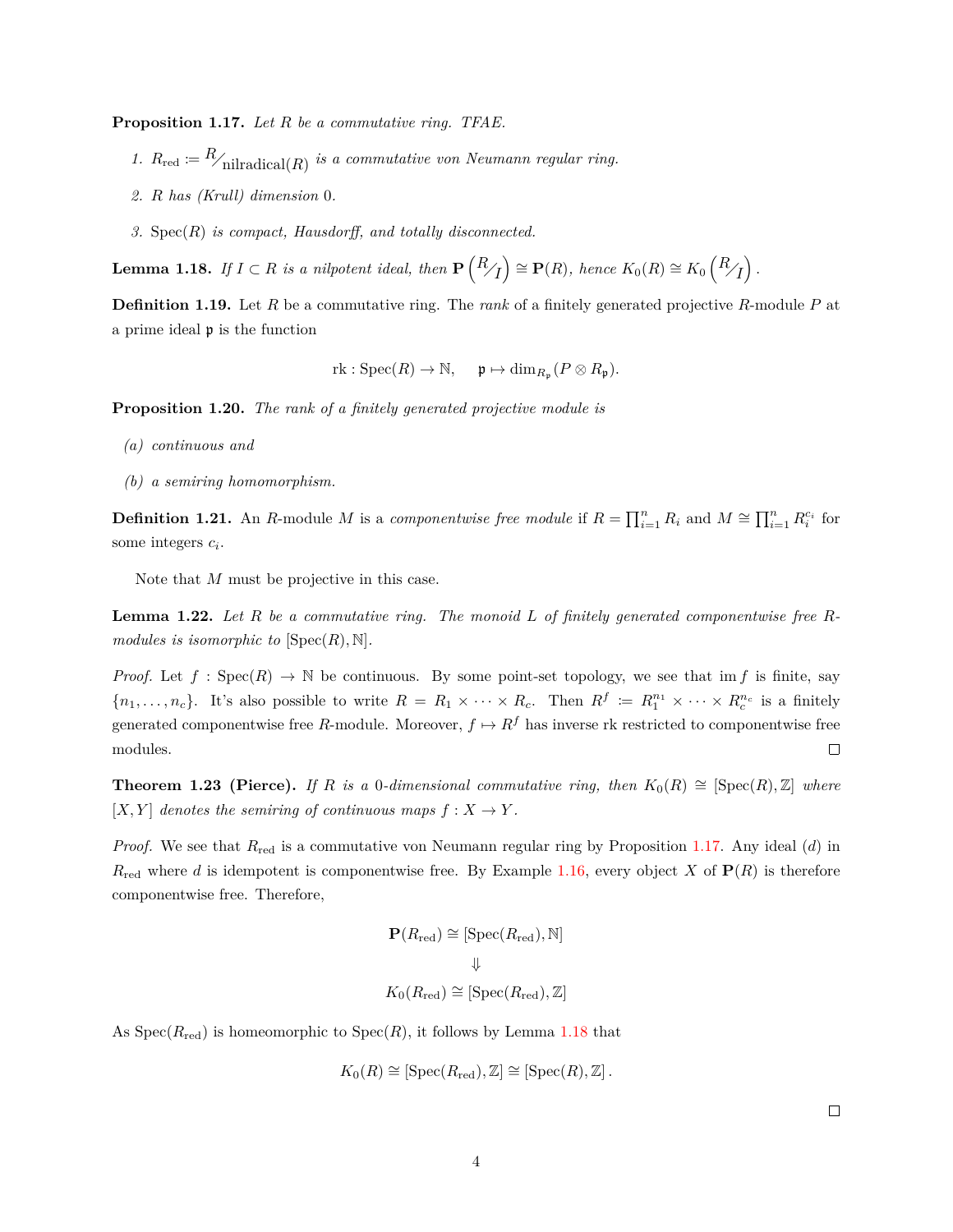When *R* is commutative, let  $H_0(R) = [\text{Spec}(R), \mathbb{Z}]$ . If *R* is Noetherian, then  $H_0(R) \cong \mathbb{Z}^c$  where  $c < \infty$ denotes the number of components of  $H_0(R)$ . If *R* is a domain, then  $H_0(R)$  is connected, implying  $H_0(R) \cong \mathbb{Z}$ .

The submonoid  $L \subset \mathbf{P}(R)$  of componentwise free modules is cofinal, so that  $K(L) \leq K_0(R)$ . Moreover, *K*(*L*) ≅ *H*<sub>0</sub>(*R*) by Lemma [1.22.](#page-3-1)

The rank of a projective module induces a homomorphism rank :  $K_0(R) \to H_0(R)$ . Since rank $(R^f) = f$ for any  $R^f \in L$ , we see that

$$
1 \longrightarrow H_0(R) \cong K(L) \longrightarrow K_0(R) \xrightarrow{\text{rank}} H_0(R) \longrightarrow 1
$$

splits. This implies that

$$
K_0(R) \cong H_0(R) \oplus \widetilde{K}_0(R),
$$

where  $\widetilde{K}_0(R)$  denotes ker(rank).

**Example 1.24.** The *Whitehead group* of a group *G* is the quotient

$$
\operatorname{Wh}_0(G) \equiv \frac{K_0(\mathbb{Z}[G])}{\mathbb{Z}}.
$$

where  $\mathbb{Z}[G]$  denotes the group ring of *G* over  $\mathbb{Z}$ . The augmentation map  $f : \mathbb{Z}[G] \to \mathbb{Z}$  induces a split exact sequence

$$
1 \longrightarrow Wh_0(G) \longrightarrow K_0(\mathbb{Z}[G]) \longrightarrow \underset{\mathbb{Z}}{K_0(\mathbb{Z})} \longrightarrow 1.
$$

Hence  $K_0(\mathbb{Z}[G]) \cong \mathbb{Z} \oplus \text{Wh}_0(G)$ . Due to Theorem [2.11,](#page-8-0) if *G* is finite, then  $\text{Wh}_0(G) \cong \widetilde{K}_0(\mathbb{Z}[G])$  and  $\mathbb{Z} \cong H_0(\mathbb{Z}).$ 

#### **Definition 1.25.**

- 1. A category  $\mathscr C$  is *preadditive* if each of its hom-sets is an abelian group.
- 2. A functor  $F : \mathscr{C} \to \mathscr{D}$  of preadditive categories is *additive* if  $F : \mathscr{C}(X,Y) \to \mathscr{D}(FX,FY)$  is a group homomorphism for any  $X, Y \in ob \mathscr{C}$ .

**Definition 1.26.** The rings *R* and *S* are *Morita equivalent* if there exists an additive equivalence between  $\mathbf{Mod}_R$  and  $\mathbf{Mod}_S$ .

**Theorem 1.27.** *If R* and *S* are Morita equivalent, then  $K_0(R) \cong K_0(S)$ .

Our results thus far can be extended to *symmetric monoidal* categories because these come equipped with a notion of direct sum enabling our Grothendieck construction.

**Definition 1.28.** Let *S* be a category equipped with a functor  $\otimes : S \times S \to S$  and a *unit* object 1.

1. We say that  $(S, \otimes, 1)$  is *monoidal* if it is equipped with natural isomorphisms

$$
\alpha: (- \otimes -) \otimes - \xrightarrow{\cong} - \otimes (- \otimes -)
$$
  

$$
\lambda: 1 \otimes - \xrightarrow{\cong} - \qquad \rho: - \otimes 1 \xrightarrow{\cong} -
$$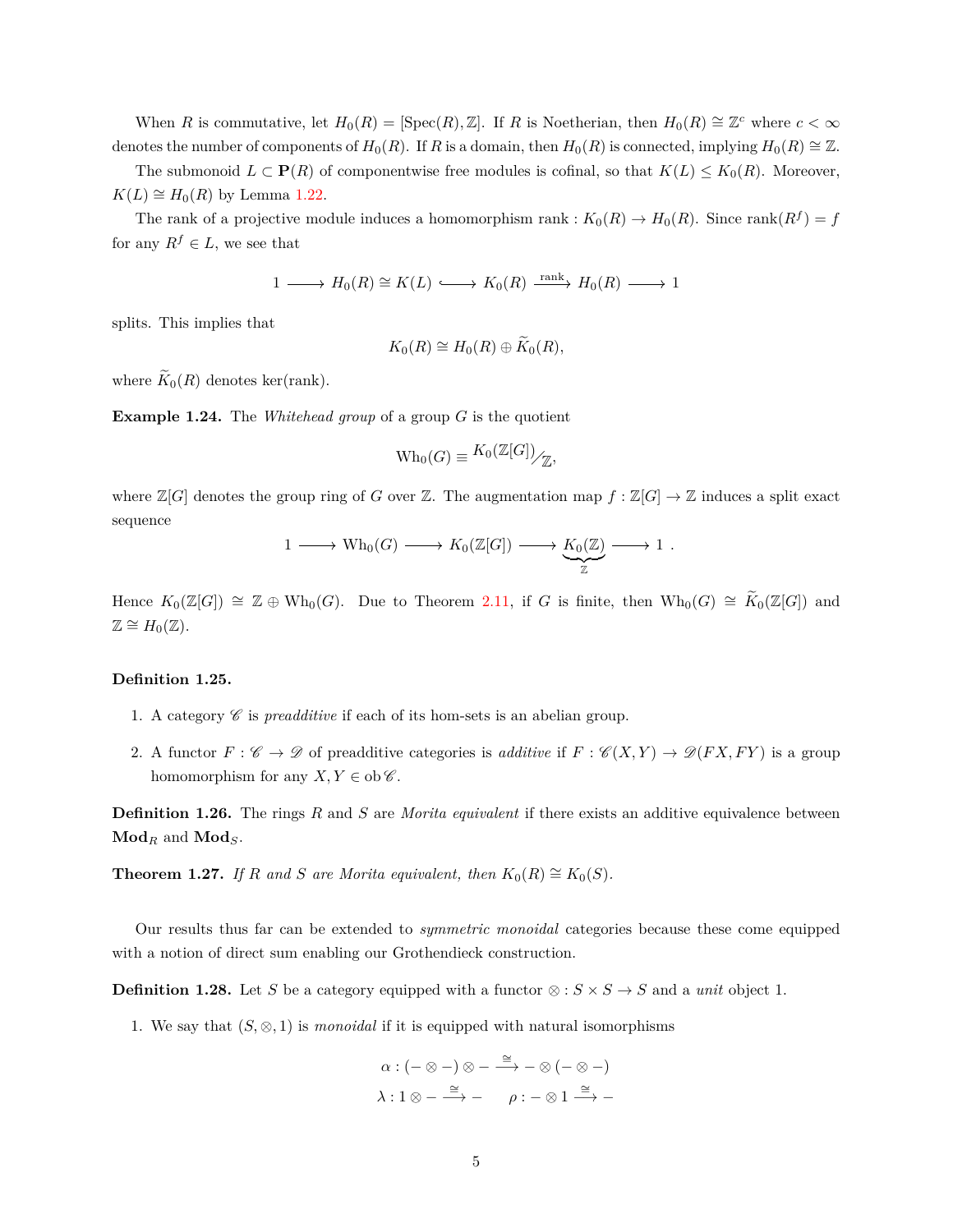ranging over objects in *S* such that the following two diagrams commute:



(This is called the *pentagon identity*.)

2. We say that  $(S, \otimes, 1)$  is *symmetric monoidal* if it is monoidal and is equipped with a *braiding*  $B_{x,y}: x \otimes y \to y \otimes x$  for all  $x,y \in \text{ob}\, S$  such that

$$
B_{y,x} \circ B_{x,y} = \mathrm{Id}_{x \otimes y}
$$

and the hexagon



commutes.

**Example 1.29.** The following are examples of a symmetric monoidal category.

- 1. Any *k*-vector space where  $\otimes \equiv \otimes_k$  and  $e \equiv k$ .
- 2. The category of pointed topological spaces where  $s \otimes t \equiv s \wedge t$  and  $e \equiv S^0$ .
- 3. Any category with finite coproducts where  $s \otimes t \equiv s \amalg t$  and  $e \equiv 0$ .
- 4. Any category with finite products where  $s \otimes t \equiv s \times t$  and  $e \equiv *$ .

Such a monoidal category is called *cartesian*. Any monoidal category whose unit is a terminal object is called *semicartesian*.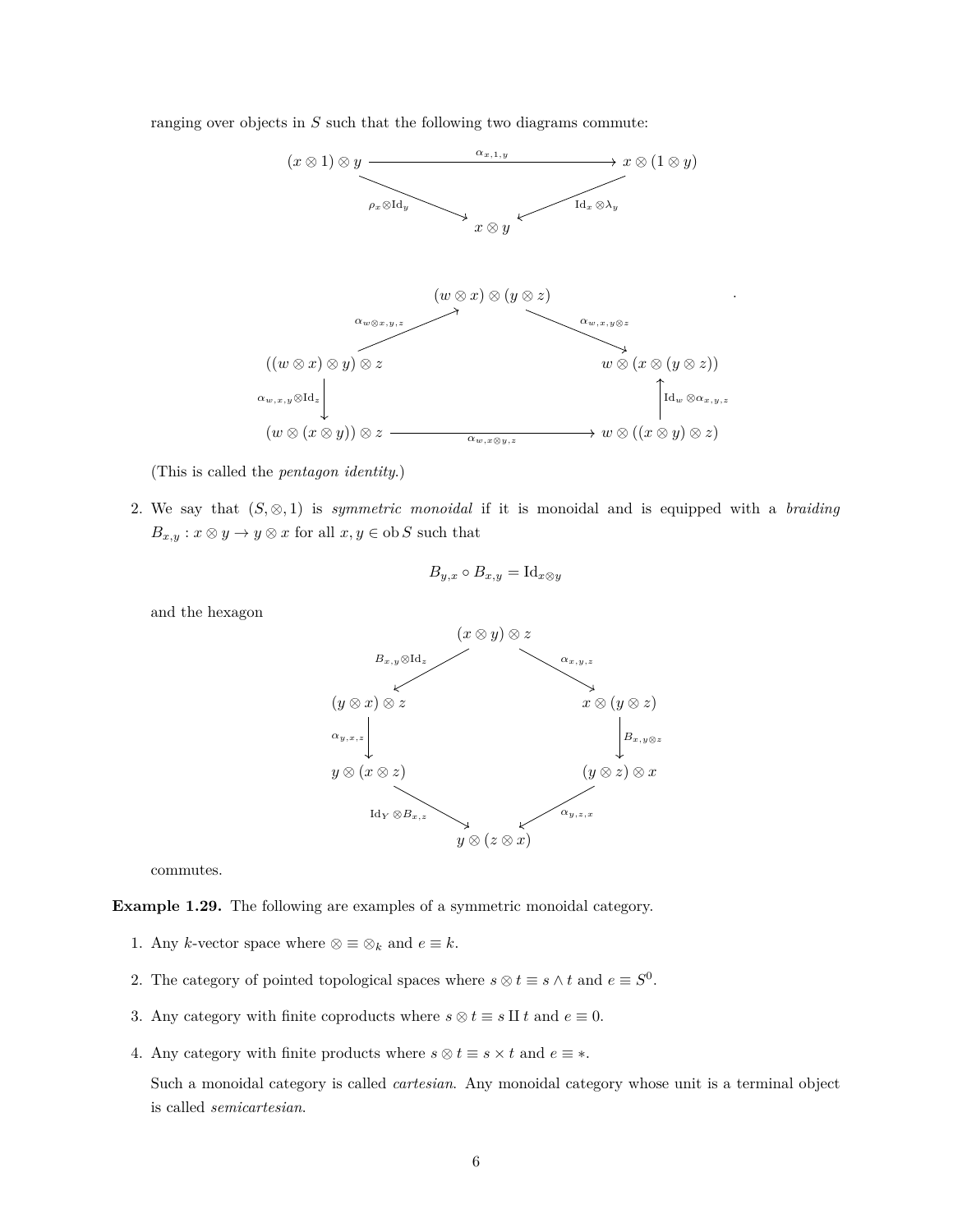Suppose that the class of isomorphism classes of objects of a category  $S$  is a set and denote it by  $S^{\text{iso}}$ . If *S* is symmetric monoidal, then  $(S^{iso}, \otimes)$  is an abelian monoid with identity element *e*. In this case, we define the *Grothendieck group of S* as  $K_0(S)$ .

## **2 Topological** *K***-theory**

*Notation.* F stands for either R or C.

**Definition 2.1.** Let  $f : F \to X$  and  $g : G \to X$  be vector bundles.

- 1. The *Whitney sum* of f and g is the vector bundle  $F \oplus G$  on X whose fiber at  $x \in X$  is precisely  $F_x \oplus G_x$ .
- 2. The *tensor product bundle*  $F \otimes G$  is defined similarly.

**Definition 2.2.** A *vector bundle homomorphism* from  $\phi : E_1 \to X_1$  to  $\psi : E_2 \to X_2$  is a pair of maps  $f: E_1 \to E_2$  and  $g: X_1 \to X_2$  such that

(i) the square

$$
E_1 \xrightarrow{f} E_2
$$
  
\n
$$
\phi \downarrow \qquad \qquad \downarrow \psi
$$
  
\n
$$
X_1 \xrightarrow{g} X_2
$$

commutes and

(ii) for each  $x \in X_1$ , the map  $f \upharpoonright_{\phi^{-1}(x)} : \phi^{-1}(x) \to \psi^{-1}(g(x))$  is linear.

**Definition 2.3 (Topological** *K***-groups).** Let  $(\textbf{Vect}_{\mathbb{F}}(X), \oplus)$  denote the abelian monoid of (isomorphism classes of) F-vector bundles on a paracompact space *X*.

- $KU(X) \equiv K(\textbf{Vect}_{\mathbb{C}}(X))$
- $KO(X) \equiv K(\mathbf{Vect}_{\mathbb{R}}(X))$

Note that these are commutative rings with identity.

We apply the notation  $K_{\text{top}}(-)$  to topological spaces when we wish to omit the base field.

Both  $KU(-)$  and  $KO(-)$  define contravariant functors **Top**  $\rightarrow$  **Ab**. Let  $f: Y \rightarrow X$  be a map of spaces and  $\phi: E \to X$  be a vector bundle. Recall the pullback  $f^*E = \{(y, e) \in Y \times E : f(y) = \phi(e)\}\$  of *E* in **Top**. Define the vector bundle  $f^*(\phi) : f^*E \to Y$  as the appropriate restriction of the projection map  $\pi: Y \times E \to Y$ . The assignment  $\phi \mapsto f^*(\phi)$  defines a morphism  $\textbf{Vect}_{\mathbb{F}}(X) \to \textbf{Vect}_{\mathbb{F}}(Y)$  of monoids. In turn, the universal property of *K* induces a unique morphism  $f^*: K_{\text{top}}(X) \to K_{\text{top}}(Y)$ .

**Lemma 2.4.** *If X and Y are homotopy equivalent, then*  $K(X) \cong K(Y)$ *.* 

*Proof.* Apply the homotopy invariance theorem (HIT), which states that if *Y* is paracompact and  $f, g: Y \rightarrow$ *X* are homotopic, then  $f^*E \cong g^*E$  for any vector bundle *E* over *X*.  $\Box$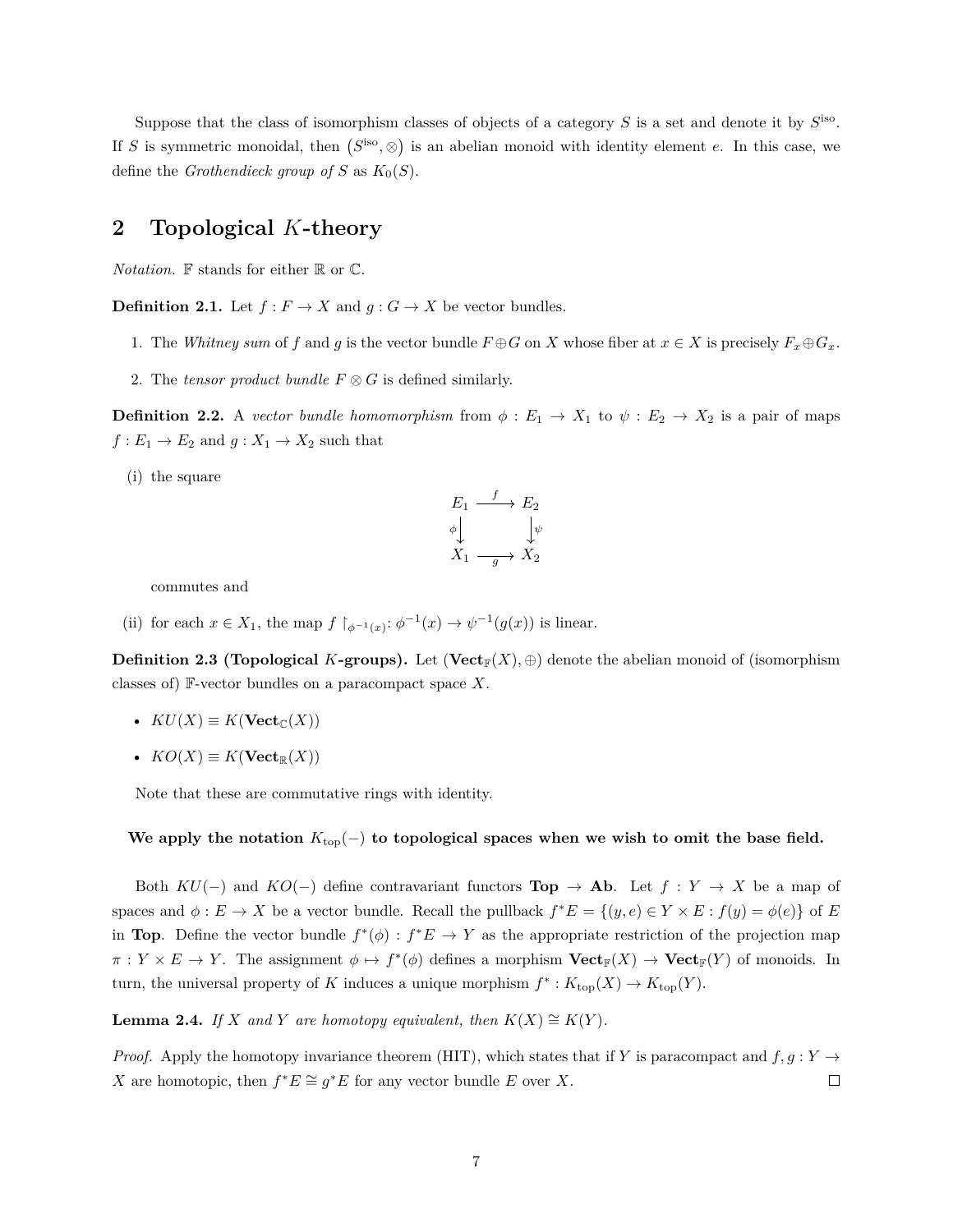#### **Example 2.5.**

- 1.  $K_{\text{top}}(*) = \mathbb{Z}.$
- 2. If *X* is contractible, then the HIT implies that  $KO(X) = KU(X) = \mathbb{Z}$
- 3. According to I.4.9 of *The K-book*, we have

$$
KO(S^1) \cong \mathbb{Z} \times C_2
$$
  
\n
$$
KU(S^1) \cong \mathbb{Z}
$$
  
\n
$$
KO(S^2) \cong \mathbb{Z} \times C_2
$$
  
\n
$$
KU(S^2) \cong \mathbb{Z} \times \mathbb{Z}
$$
  
\n
$$
KO(S^3) \cong KU(S^3) \cong \mathbb{Z}
$$
  
\n
$$
KO(S^4) \cong KU(S^4) \cong \mathbb{Z} \times \mathbb{Z}
$$

**Definition 2.6.** The *dimension* of a vector bundle *E* over *X* is the continuous homomorphism  $\dim(E)$ :  $X \to \mathbb{N}$  given by  $x \mapsto \dim(E_x)$ .

**Definition 2.7.** A vector bundle  $p: E \to X$  is a *componentwise trivial bundle* if  $X = \coprod_{i \in S} X_i$  where *S* is a set, each  $X_i$  is a clopen component of  $X$ , and  $p \restriction_{p^{-1}(X_i)}$  is trivial. In this case, if  $S$  is finite, then we say that *E* has *finite type*.

**Lemma 2.8.** *The submonoid of componentwise trivial bundles over X is isomorphic to*  $[X, \mathbb{N}]$ *.* 

*Proof.* Send a given map  $f: X \to \mathbb{N}$  to  $T^f := \coprod_{i \in \mathbb{N}} (f^{-1}(i) \times \mathbb{F})$ . Conversely, if *E* is a componentwise trivial bundle, then  $E \cong T^{\dim(E)}$ .  $\Box$ 

Thus, the submonoid of trivial bundles and the submonoid of componentwise trivial bundles are naturally isomorphic to N and  $[X, N]$ , respectively. When X is compact, these are cofinal in  $Vect_{\mathbb{F}}(X)$  thanks to the following theorem (proven using Riemannian geometry).

**Theorem 2.9 (Subbundle).** Let  $p: E \to X$  be a vector bundle such that X is paracompact.

- *(a)* For any subbundle F of E, there is a subbundle  $F^{\perp}$  of E such that  $E \cong F \oplus F^{\perp}$ .
- *(b)*  $E$  *has finite type if and only if there is another bundle*  $E'$  *such that*  $E \oplus E'$  *is trvial.*

We now can deduce that

$$
\mathbb{Z} \leq [X, \mathbb{Z}] \leq K_{\text{top}}(X).
$$

### **Note 2.10.**

1. We have a split exact sequence.

$$
1 \longrightarrow \widetilde{K}_{\text{top}}(X) \longrightarrow K_{\text{top}}(X) \overbrace{\overline{\dim}}^{\text{min}} [X, \mathbb{Z}] \longrightarrow 1 ,
$$

where  $\widetilde{K}_{\text{top}}(X)$  denotes ker  $\left(\widehat{\dim}\right)$ .